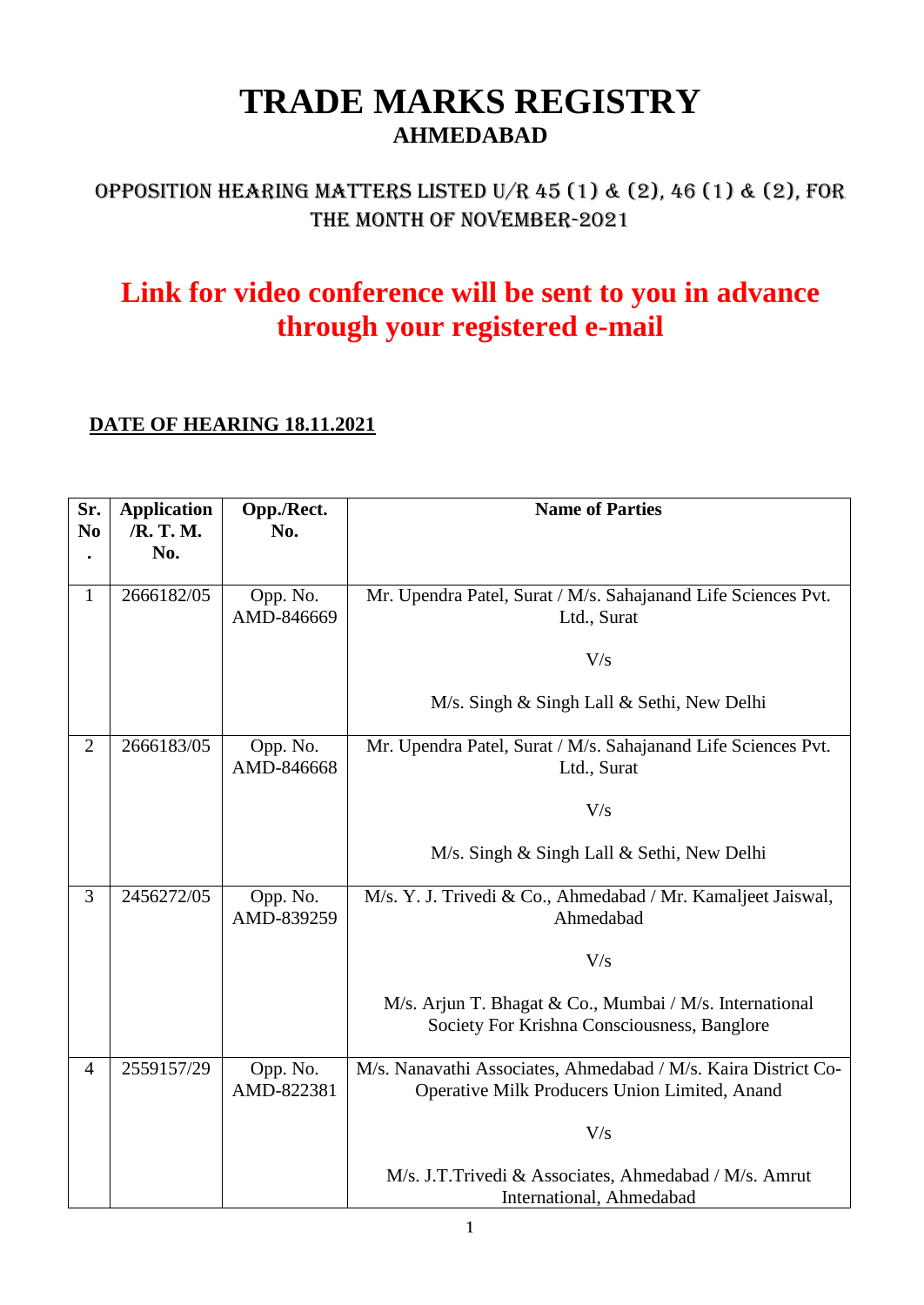| 5              | 2569310/11 | Opp. No.<br>AMD-843779 | M/s. K.C. Patel & Co., Ahmedabad / M/s. Leopard Vitrified<br>Private Limited, Rajkot   |
|----------------|------------|------------------------|----------------------------------------------------------------------------------------|
|                |            |                        | V/s                                                                                    |
|                |            |                        | M/s. Lalji Advocates, Delhi / M/s. Luminous Power<br>Technologies Pvt. Ltd., Delhi     |
| 6              | 2722419/05 | Opp. No.<br>AMD-940442 | M/s. K.C. Patel & Co., Ahmedabad / M/s. Generation Next<br>Healthcare, Rajasthan       |
|                |            |                        | V/s                                                                                    |
|                |            |                        | M/s. V.A. Associates, Mumbai / M/s. Lupin Limited, Mumbai                              |
| $\overline{7}$ | 3391618/05 | Opp. No.<br>AMD-882200 | M/s. Nayan J. Rawal, Ahmedabad / M/s. Zydus Healthcare Ltd.,<br>Ahmedabad              |
|                |            |                        | V/s                                                                                    |
|                |            |                        | M/s. Sun Pharmaceutical Industries Limited, Mumbai                                     |
| 8              | 2552494/30 | Opp. No.<br>AMD-849000 | M/s. K.C. Patel & Co., Ahmedabad / M/s. Balaji Wafers Pvt.<br>Ltd., Rajkot             |
|                |            |                        | V/s                                                                                    |
|                |            |                        | M/s. R. R. Shah & Co., Ahmedabad / M/s. Urmin Products Pvt.<br>Ltd., Ahmedabad         |
| 9              | 2563217/09 | Opp. No.<br>AMD-843946 | Mr. Imran H. Samol, Surat / Mr. Harish Navinchandra Khara,<br>Surat                    |
|                |            |                        | V/s                                                                                    |
|                |            |                        | M/s. Law Forte, New Delhi / M/s. Oxigen Services (India)<br>Private Limited, New Delhi |
| 10             | 2384523/31 | Opp. No.<br>AMD-807948 | M/s. Y. J. Trivedi & Co., Ahmedabad / Shri Rashmin M.<br>Majithia, Ahmedabad           |
|                |            |                        | V/s                                                                                    |
|                |            |                        | Global Technology & Trade Marks Ltd (BVI), Mumbai                                      |
| 11             | 2387331/05 | Opp. No.<br>AMD-815582 | M/s. Y. J. Trivedi & Co., Ahmedabad / M/s. Intas<br>Pharmaceuticals Ltd, Ahmedabad     |
|                |            |                        | V/s                                                                                    |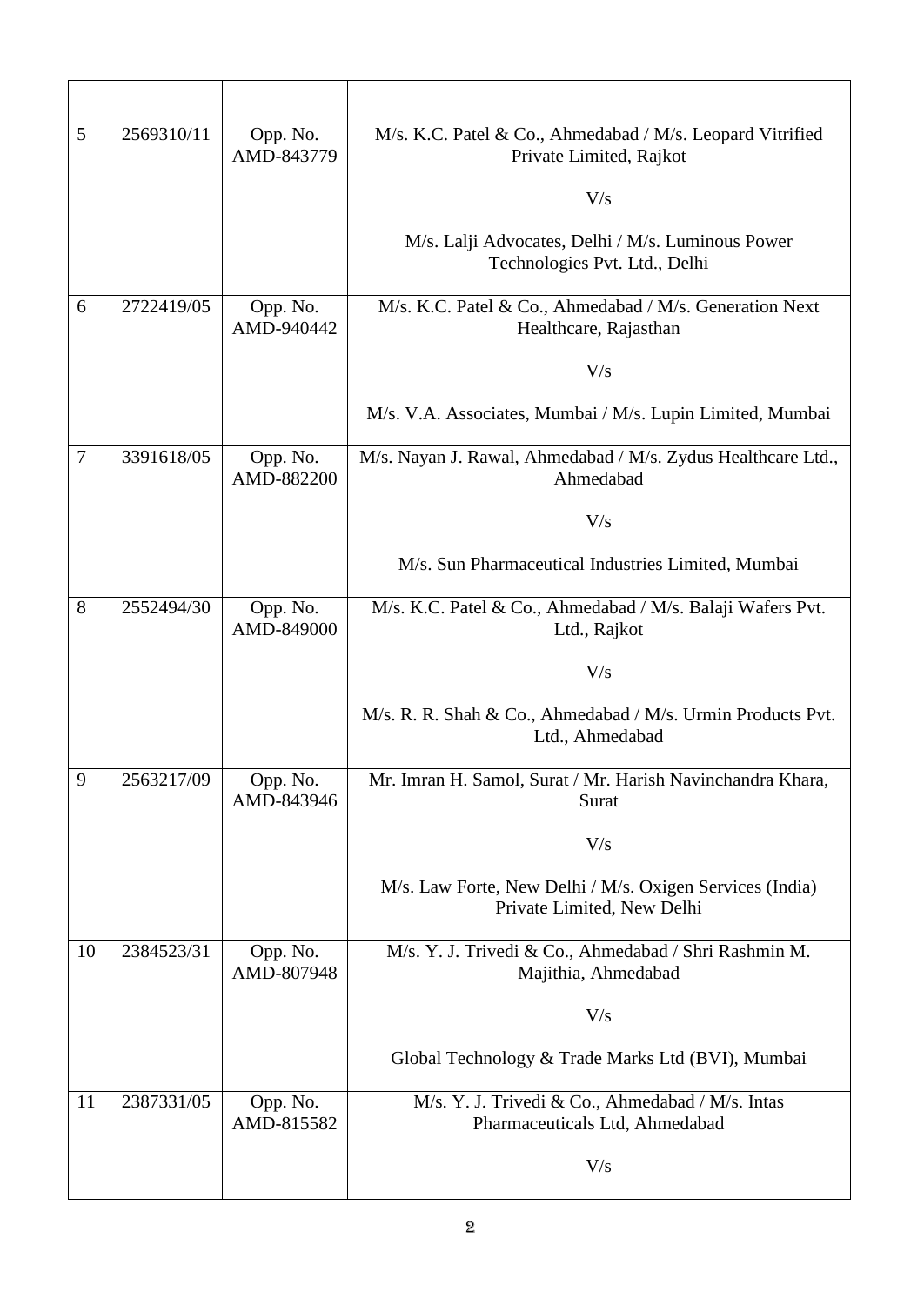|    |            |                        | M/s. Medley Pharmaceuticals Ltd, Mumbai                                                                                                                                    |
|----|------------|------------------------|----------------------------------------------------------------------------------------------------------------------------------------------------------------------------|
| 12 | 2390861/05 | Opp. No.<br>AMD-835490 | Mr. Prakash S. Gogia, Advocate, Ahmedabad / Mr. Jayesh<br>Chandulal Mehta, Surendranagar                                                                                   |
|    |            |                        | V/s                                                                                                                                                                        |
|    |            |                        | M/s. Asian Patent Bureau, Mumbai / M/s. Group<br>Pharmaceuticals Limited, Maharastra                                                                                       |
| 13 | 2845436/14 | Opp. No.<br>AMD-947128 | Advocate Gaurav Soni, Ahmedabad / Mr. Jitendra D. Patel,<br>Mehsana                                                                                                        |
|    |            |                        | V/s                                                                                                                                                                        |
|    |            |                        | IPR Law Associates (Mumbai), Mumbai / Mr. Praful Patel, Mr.<br>Navneet Patel, Ms. Niruben P. Patel, Ms. Kailashben N. Patel,<br>Ms. Shantaben Maganbhai Patel, Maharashtra |
| 14 | 2570277/05 | Opp. No.<br>AMD-860374 | Advocate Gaurav Soni, Ahmedabad / M/s. Skysun Lifesciences<br>Pvt. Ltd., Ahmedabad                                                                                         |
|    |            |                        | V/s                                                                                                                                                                        |
|    |            |                        | M/s. Vishesh And Associates, Mumbai / M/s. Cachet<br>Pharmaceuticals Pvt Ltd, Mumbai                                                                                       |
| 15 | 2539462/19 | Opp. No.<br>AMD-901156 | M/s. K.C. Patel & Co., Ahmedabad / Mr. Govindbhai Magandas<br>Patel, Ahmedabad                                                                                             |
|    |            |                        | V/s                                                                                                                                                                        |
|    |            |                        | M/s. Fatehchand C. Shah & Co., Mumbai / M/s. Jyoti Ceramic<br>Industries Private Limited, Nashik                                                                           |
| 16 | 2552838/30 | Opp. No.<br>AMD-821390 | M/s. Parker & Parker Co. LLP, Ahmedabad                                                                                                                                    |
|    |            |                        | V/s                                                                                                                                                                        |
|    |            |                        | M/s. G.S. Rijhwani & Co., Mumbai / M/s. Suncrest Food<br>Makers, Thane                                                                                                     |
| 17 | 2552838/30 | Opp. No.<br>AMD-821449 | M/s. Parker & Parker Co. LLP, Ahmedabad                                                                                                                                    |
|    |            |                        | V/s                                                                                                                                                                        |
|    |            |                        | M/s. G.S. Rijhwani & Co., Mumbai / M/s. K.S.Industries, Indore                                                                                                             |
| 18 | 2552838/30 | Opp. No.<br>AMD-821450 | M/s. Parker & Parker Co. LLP, Ahmedabad                                                                                                                                    |
|    |            |                        | V/s                                                                                                                                                                        |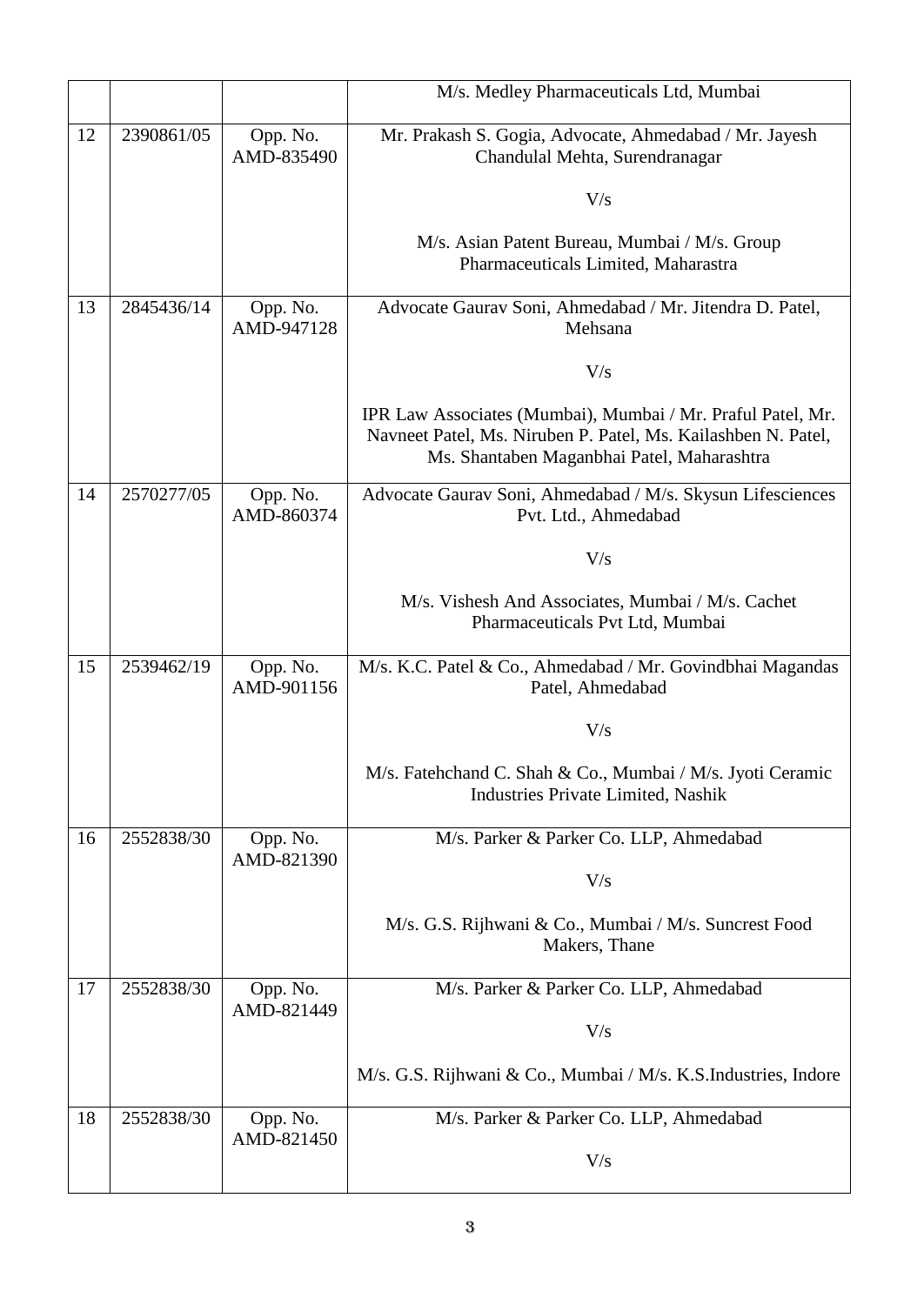|    |            |                        | M/s. G.S. Rijhwani & Co., Mumbai / Messrs. H.P.Nutrition Pvt.                                     |
|----|------------|------------------------|---------------------------------------------------------------------------------------------------|
|    |            |                        | Ltd., Thane                                                                                       |
| 19 | 2541504/31 | Opp. No.<br>AMD-878034 | M/s. D.C. Dani & Associates, Ahmedabad / Mr. Jashvantlal<br>Ranchhodbhai Patel, Kheda             |
|    |            |                        |                                                                                                   |
|    |            |                        | V/s                                                                                               |
|    |            |                        | M/s. The Kottay, Kanpur / M/s. Prabhat Zarda Factory, Uttar<br>Pradesh                            |
| 20 | 2541703/37 | Opp. No.<br>AMD-836372 | M/s. Gautam & Company, Jaipur / Mr. Ritesh Jain, Jaipur                                           |
|    |            |                        | V/s                                                                                               |
|    |            |                        | Advocate Tarun Singla, Haryana / M/s. SRS Real Estate<br>Limited, Faridabad                       |
| 21 | 3019294/32 | Opp. No.<br>AMD-905166 | M/s. K.C. Patel & Co., Ahmedabad / Mr. Ramsang B. Solanki,<br>Ahmedabad                           |
|    |            |                        | V/s                                                                                               |
|    |            |                        | M/s. Aditya & Associates, Mumbai / M/s. Zuventus Healthcare<br>Ltd, Pune                          |
| 22 | 2502108/05 | Opp. No.<br>AMD-833826 | M/s. Bhansali & Associates, Ahmedabad / Mr. Haresh<br>Ishwarbhai Patel, Ahmedabad                 |
|    |            |                        | V/s                                                                                               |
|    |            |                        | M/s. Shalina Laboratories Pvt. Ltd., Navi Mumbai                                                  |
| 23 | 2650881/05 | Opp. No.<br>AMD-891684 | M/s. Brahmbhatt & Associates, Ahmedabad / M/s. Jayendra<br>Nandlal Soni                           |
|    |            |                        | V/s                                                                                               |
|    |            |                        | M/s. D.P. Ahuja & Co., Calcutta                                                                   |
| 24 | 2121543/05 | Opp. No.<br>AMD-821235 | M/s. K.C. Patel & Co., Ahmedabad / Mr. Amit R. Trivedi,<br>Vadodara                               |
|    |            |                        | V/s                                                                                               |
|    |            |                        | M/s. Kamal Garg & Associates, Delhi / M/s. IPSA Labs Pvt<br>Ltd., Delhi                           |
| 25 | 2657970/40 | Opp. No.<br>AMD-835591 | M/s. G. D. Bansal & Associates, Jaipur / Mr. Sunil Chopdar S/o.<br>Sh. Murari Lal Chopdar, Jaipur |
|    |            |                        | V/s                                                                                               |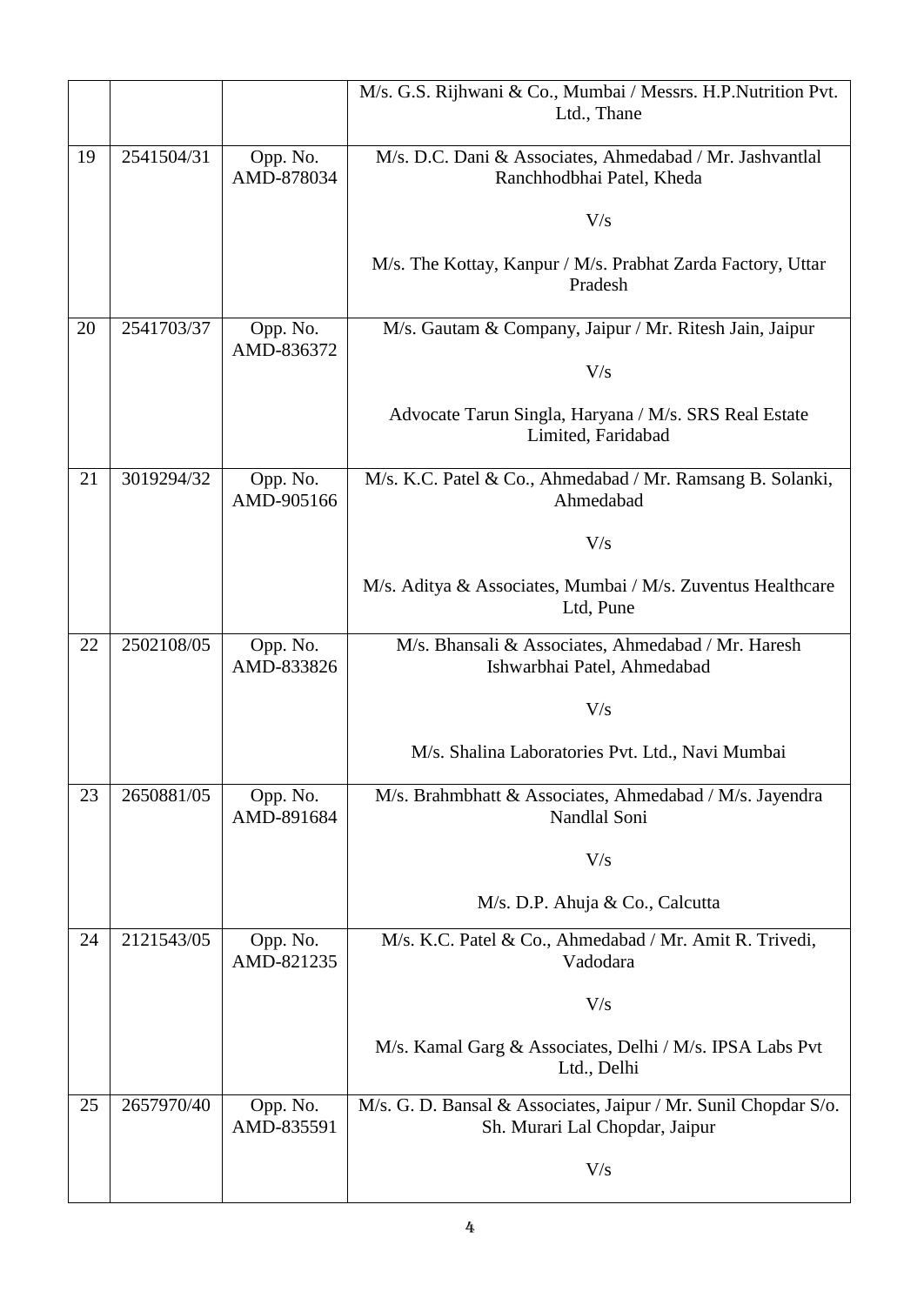|    |            |                        | M/s. Intellect IPR Consulting, New Delhi / M/s. Jindal Stainless<br>Limited, New Delhi |
|----|------------|------------------------|----------------------------------------------------------------------------------------|
| 26 | 3312375/39 | Opp. No.<br>AMD-873467 | M/s. T.C. Patel & Co., Ahmedabad / Mr. Pulin Thakkar,<br>Vadodara                      |
|    |            |                        | V/s                                                                                    |
|    |            |                        | M/s. Dhruv & Associates, Vadodara / Mr. Rutwa Holidays,<br>Vadodara                    |
| 27 | 2060884/26 | Opp. No.<br>AMD-788243 | M/s. Copy Hart, Surat / Mr. Batukbhai V. Tavethiya, Surat                              |
|    |            |                        | V/s                                                                                    |
|    |            |                        | M/s. Shiv Law House, New Delhi / M/s. Sailon, New Delhi                                |
| 28 | 2062893/35 | Opp. No.<br>AMD-804238 | M/s. Chandrakant & Associate, Mumbai / Mr. Rameshbhai M.<br>Dalvadi, Anand             |
|    |            |                        | V/s                                                                                    |
|    |            |                        | M/s. Mahtta & Co, Ludhiana / M/s. Oswal Fashion (P) Ltd.,<br>Ludhiana                  |
| 29 | 2062894/25 | Opp. No.<br>AMD-803190 | M/s. Chandrakant & Associate, Mumbai / Mr. Rameshbhai M.<br>Dalvadi, Anand             |
|    |            |                        | V/s                                                                                    |
|    |            |                        | M/s. Mahtta & Co., Ludhiana / M/s. Oswal Fashion (P) Ltd.,<br>Ludhiana                 |
| 30 | 2063439/07 | Opp. No.<br>AMD-809024 | M/s. Tradesafe, Ahmedabad / Mr. Sureshbhai V. Patel,<br>Ahmedabad                      |
|    |            |                        | V/s                                                                                    |
|    |            |                        | M/s. Puri Trade Mark Co., Ludhiana / M/s. Kohinoor Steel<br>Industries, Punjab         |
| 31 | 2046712/10 | Opp. No.<br>AMD-808720 | M/s. H K Acharya And Company, Ahmedabad / M/s. Royal<br>Surgicare Pvt Ltd, Gandhinagar |
|    |            |                        | V/s                                                                                    |
|    |            |                        | M/s. Indus, Ahmedabad / M/s. Alpha Medicare & Devices Ltd.,<br>Ahmedabad               |
| 32 | 2868100/04 | Opp. No.<br>AMD-870844 | M/s. Indo Overseas Trade Mark Co., Ahmedabad / Mr. Bharat<br>Mohanlal Shah, Ahmedabad  |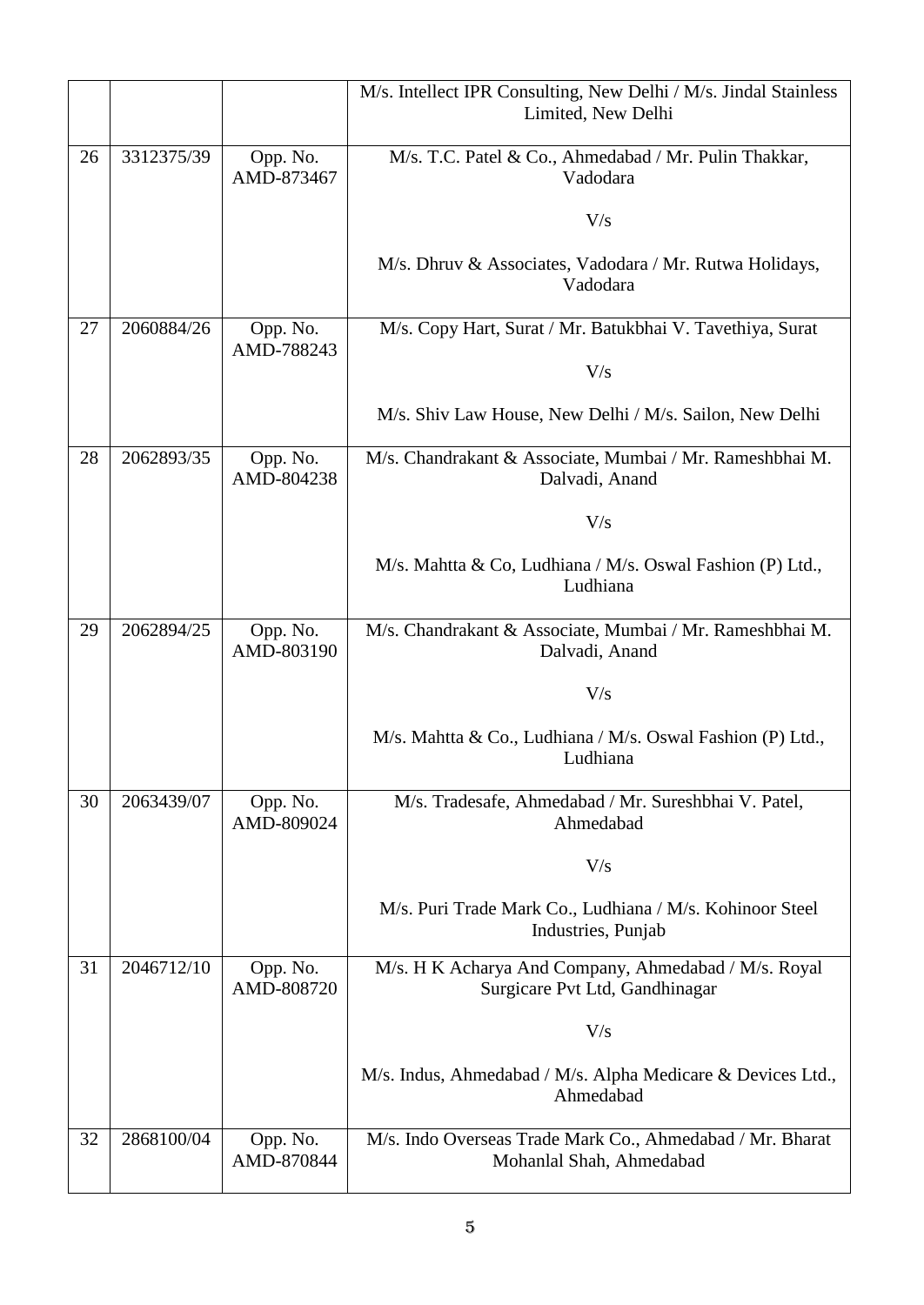|    |            |                         | V/s                                                                                                 |
|----|------------|-------------------------|-----------------------------------------------------------------------------------------------------|
|    |            |                         |                                                                                                     |
|    |            |                         | M/s. Worldwide Intellec, New Delhi / M/s. BML Investments<br>Private Limited, New Delhi             |
| 33 | 2600884/39 | Opp. No.<br>AMD-862593  | M/s. K.C. Patel & Co., Ahmedabad / M/s. Sujan Multiports<br>Limited, Kutch                          |
|    |            |                         | V/s                                                                                                 |
|    |            |                         | M/s. Saikrishna & Associates, Noida / M/s. Titan Company<br>Limited, Bangalore                      |
| 34 | 2858856/05 | Opp. No.<br>AMD-902002  | M/s. National Chemical And Pharmaceutical Works Pvt. Ltd.,<br>Ahmedabad                             |
|    |            |                         | V/s                                                                                                 |
|    |            |                         | M/s. Y.J. Trivedi & Co., Ahmedabad / M/s. Intas<br>Pharmaceuticals Ltd, Ahmedabad                   |
| 35 | 2304186/07 | Opp. No.<br>AMD-814136  | M/s. M.N.Shah & Co., Ahmedabad / Mr. Panchal Rameshbhai<br>Dahyabhai, Ahmedabad                     |
|    |            |                         | V/s                                                                                                 |
|    |            |                         | M/s. Altacit Global, Chennai / M/s. Perfect Engineers,<br>Coimbatore                                |
| 36 | 3900217/05 | Opp. No.<br>AMD-982072  | M/s. Navdeep & Associates, Ahmedabad / Mr. Satya Narayan<br>Tak S/o. Pukhraj Tak, Jodhpur           |
|    |            |                         | V/s                                                                                                 |
|    |            |                         | M/s. Khaitan & Co., Mumbai / M/s. Lupin Limited, Mumbai                                             |
| 37 | 3920737/11 | Opp. No.<br>AMD-986046  | M/s. M.N. Shah & Co., Ahmedabad / Mr. Raj Trambadiya<br>Proprietor Of M/s. Raj Poly Plast           |
|    |            |                         | V/s                                                                                                 |
|    |            |                         | Mr. B. Ramachandran, Coimbatore / M/s. K. Enterprises, By Its<br>Partner S. Manikandan., Coimbatore |
| 38 | 3935366/07 | Rect. No.<br>AMD-266554 | Advocate Sagar R. Kadiya, Ahmedabad / M/s. CFPM Industries,<br>Valsad                               |
|    |            |                         | V/s                                                                                                 |
|    |            |                         | M/s. Centrifugal Products, Valsad                                                                   |
| 39 | 3933446/30 | Opp. No.<br>AMD-979762  | Mr. Vanchinathan, Chennai / Mr. Kiran Baghmar, Rajasthan                                            |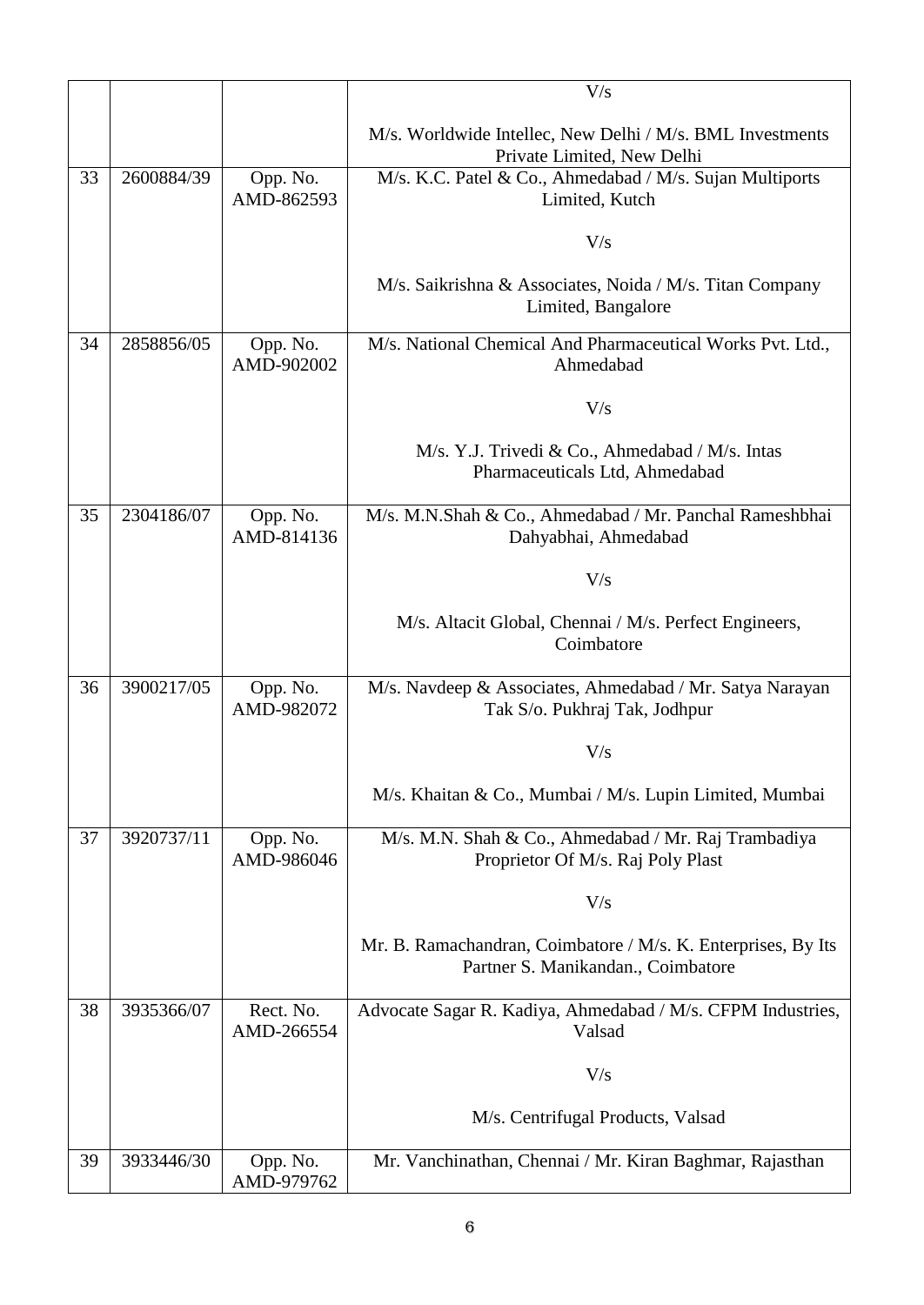|    |            |                        | V/s                                                                                                                     |
|----|------------|------------------------|-------------------------------------------------------------------------------------------------------------------------|
|    |            |                        |                                                                                                                         |
|    |            |                        | Saikrishna & Associates, Noida                                                                                          |
| 40 | 3950874/05 | Opp. No.               | M/s. Gujarat Terce Laboratories Limited, Gandhinagar                                                                    |
|    |            | AMD-976383             | V/s                                                                                                                     |
|    |            |                        | M/s. Charak Pharma Pvt Ltd., Mumbai                                                                                     |
| 41 | 3969709/05 | Opp. No.<br>AMD-974501 | M/s. Gautam & Company, Jaipur / M/s. Sevyam Treatments<br>Private Limited, Jaipur                                       |
|    |            |                        | V/s                                                                                                                     |
|    |            |                        | M/s. Vishesh And Associates, Mumbai / M/s. Alkem<br>Laboratories Ltd., Mumbai                                           |
| 42 | 3968905/05 | Opp. No.<br>AMD-988887 | Ms. Ketana Babaria, Ahmedabad / M/s. Nicure Life Sciences,<br>Ahmedabad                                                 |
|    |            |                        | V/s                                                                                                                     |
|    |            |                        | M/s. Khaitan & Co., Mumbai / M/s. Medisynth Chemicals Pvt<br>Ltd, Mumbai                                                |
| 43 | 3847059/09 | Opp. No.<br>AMD-955025 | M/s. Tradetend Consultants Pvt. Ltd., Rajkot / M/s. Neo<br>Engitech, Rajkot                                             |
|    |            |                        | V/s                                                                                                                     |
|    |            |                        | Mr. Hiral C. Joshi, Mumbai                                                                                              |
| 44 | 3873829/03 | Opp. No.<br>AMD-983407 | Mr. Kaushikchandra Ambalal Barot, Ahmedabad / Mr. Vishnu<br>L. Purohit (Proprietor) Trading As Super Belt & Perfumes    |
|    |            |                        | V/s                                                                                                                     |
|    |            |                        | Mr. Kanishka Kumar, New Delhi / M/s. Doubletch India Pvt.<br>Ltd., Mumbai                                               |
| 45 | 3827036/21 | Opp. No.<br>AMD-955567 | Mr. Bagri Pankaj, Ahmedabad / M/s. Y. J. Trivedi & Co.,<br>Ahmedabad                                                    |
|    |            |                        | V/s                                                                                                                     |
|    |            |                        | M/s. Krios Building Materials Private Limited, Ahmedabad                                                                |
| 46 | 4001845/19 | Opp. No.<br>AMD-994186 | M/s. Dhruv Associates, Vadodara / Mr. Viralkumar Nareshbhai<br>Gandhi Proprietor Of Brown Leaf Ply Of Gallery, Vadodara |
|    |            |                        | V/s                                                                                                                     |
|    |            |                        |                                                                                                                         |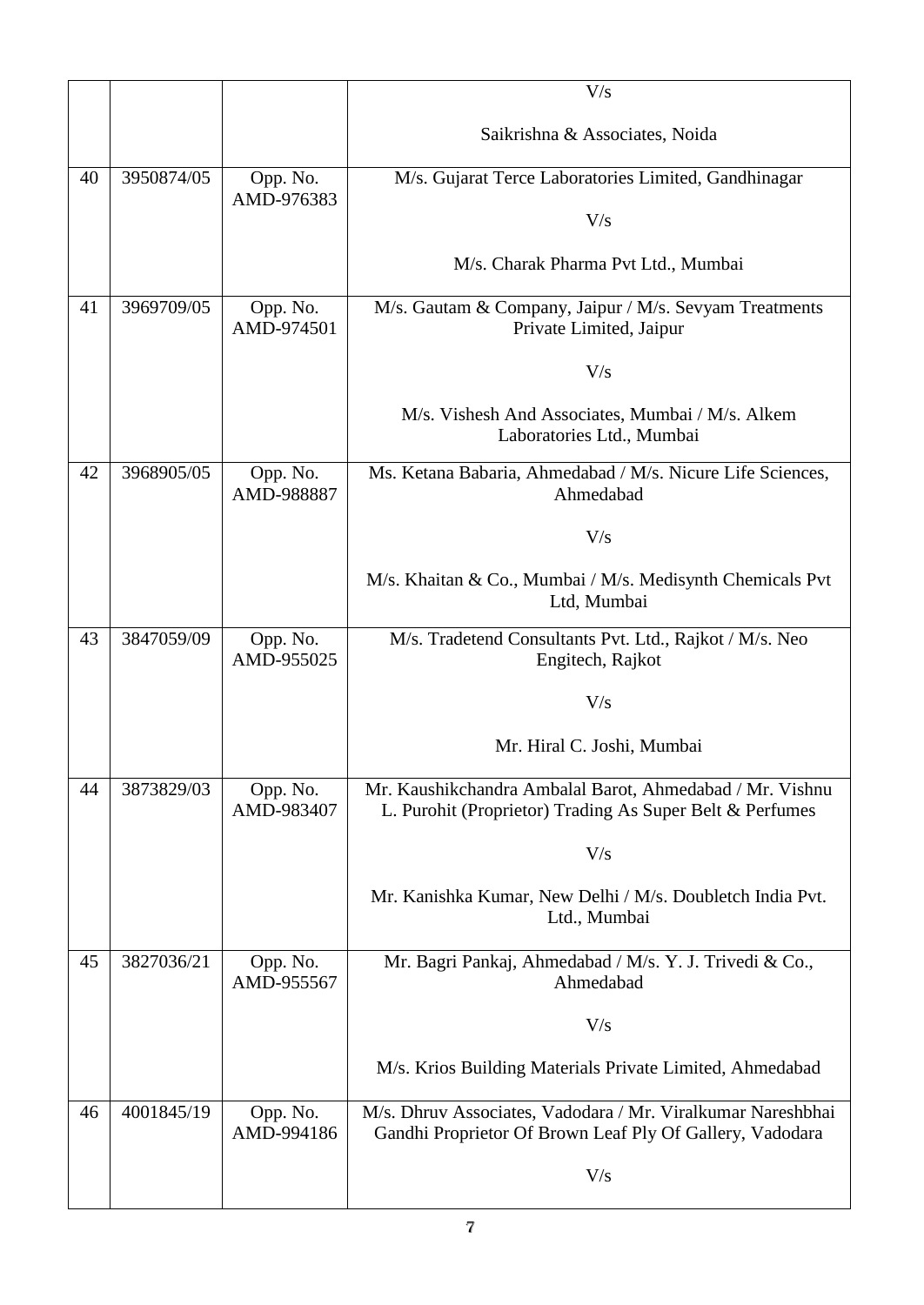|    |            |                        | M/s. L.S. Davar & Co., Kolkata                                                                        |
|----|------------|------------------------|-------------------------------------------------------------------------------------------------------|
|    |            |                        |                                                                                                       |
| 47 | 4072709/25 | Opp. No.<br>AMD-992645 | Mr. Amit Saini, Jhunjhunun                                                                            |
|    |            |                        | V/s                                                                                                   |
|    |            |                        | Mr. Lokender Singh Shekhawat, Jaipur / Mr. Nitesh Singhal,<br>Jaipur                                  |
| 48 | 4072381/30 | Opp. No.<br>AMD-994611 | M/s. H K Acharya And Company, Ahmedabad / Mr. Markand<br>Virendrabhai Parikh, Ahmedabad               |
|    |            |                        | V/s                                                                                                   |
|    |            |                        | M/s. Jehangir Gulabbhai & Bilimoria & Daruwalla, Mumbai /<br>M/s. Bunge India Private Limited, Mumbai |
| 49 | 4078088/39 | Opp. No.<br>AMD-996163 | Mr. Nilesh Deokar, Surat / Mr. Sahil Patel Trading As M/s.<br>Skymy Travel, Surat                     |
|    |            |                        | V/s                                                                                                   |
|    |            |                        | M/s. Pulastya Legal Services LLP, New Delhi / M/s. Easy Trip<br>Planners Limited, New Delhi           |
| 50 | 4058116/25 | Opp. No.<br>AMD-988518 | Mr. Praveen Kumar Vadaram, Rajasthan                                                                  |
|    |            |                        | V/s                                                                                                   |
|    |            |                        | M/s. Trust Worthy Legal Services, Vellanaipatti / Ms. Punam<br>Devi Bothra, Bengaluru                 |

### **DATE OF HEARING 25.11.2021**

| Sr.<br>N <sub>0</sub> | <b>Application</b><br>/R. T. M. | Opp./Rect.<br>No.      | <b>Name of Parties</b>                                                            |
|-----------------------|---------------------------------|------------------------|-----------------------------------------------------------------------------------|
|                       | No.                             |                        |                                                                                   |
|                       | 2446493/43                      | Opp. No.<br>AMD-842638 | Mr. Nikhil Soni, Jaipur / Mr. Surendra Singh Shekhawat, Jaipur                    |
|                       |                                 |                        | V/s                                                                               |
|                       |                                 |                        | M/s. Puri Trade Mark Co., Punjab / M/s. Haveli Amusement<br>Park Pvt Ltd., Punjab |
| 2                     | 2404175/11                      | Opp. No.<br>AMD-830374 | $M/s$ . K.C. Patel & Co., Ahmedabad / Ms. Neetaben P. Patel,<br>Ahmedabad         |
|                       |                                 |                        | V/s                                                                               |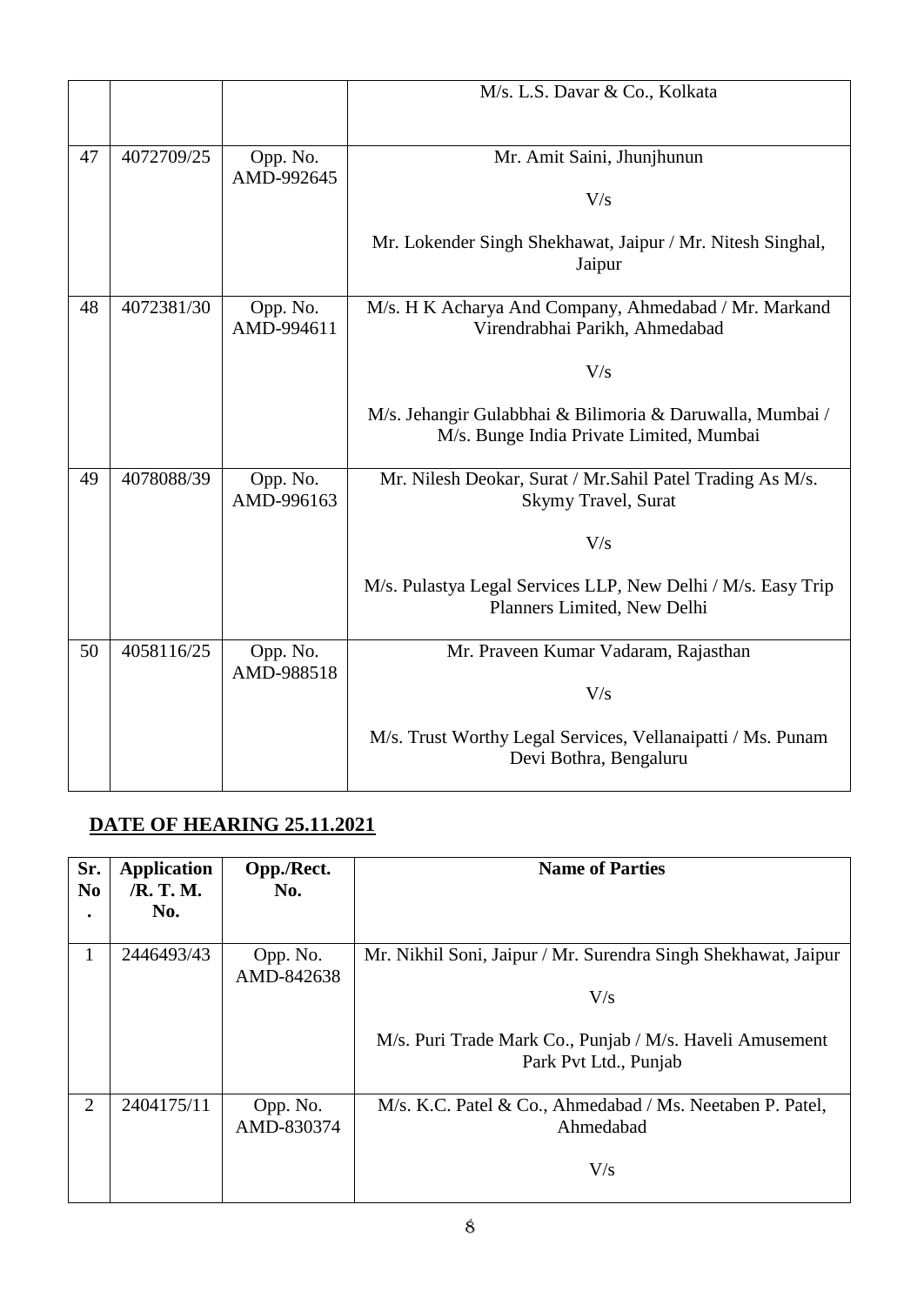|                |            |                        | M/s. Mahtta & Co., Punjab / M/s. Viking Sanitations, Punjab                                    |
|----------------|------------|------------------------|------------------------------------------------------------------------------------------------|
| 3              | 2318605/05 | Opp. No.<br>AMD-816794 | M/s. H K Acharya And Company, Ahmedabad / M/s. Sunij<br>Pharma Pvt Ltd, Ahmedabad              |
|                |            |                        | V/s                                                                                            |
|                |            |                        | Mr. Suresh M. Upadhyaya, Ahmedabad / M/s. Cadila<br>Healthcare Ltd, Ahmedabad                  |
| $\overline{4}$ | 2421441/03 | Opp. No.<br>AMD-830961 | M/s. H K Acharya And Company, Ahmedabad / M/s. Transpek-<br>Silox Industry Pvt. Ltd., Vadodara |
|                |            |                        | V/s                                                                                            |
|                |            |                        | M/s. G.S. Rijhwani & Co., Mumbai / M/s. Brite Henna<br>Products, Rajasthan                     |
| 5              | 2551037/19 | Opp. No.<br>AMD-843980 | M/s. K.C. Patel & Co., Ahmedabad / M/s. Safayar Ceramics<br>Pvt. Ltd., Ahmedabad               |
|                |            |                        | V/s                                                                                            |
|                |            |                        | M/s. Jasani & Company, Rajkot / M/s. Stonex International,<br>Rajkot                           |
| 6              | 2436208/06 | Opp. No.<br>AMD-825820 | M/s. Tradesafe, Ahmedabad / Mr. Hojefa Fakhruddin Maskati,<br>Jamnagar                         |
|                |            |                        | V/s                                                                                            |
|                |            |                        | M/s. Lalji Advocates, Delhi / M/s. Mohan Metal Industries,<br>Delhi                            |
| $\tau$         | 2309175/45 | Opp. No.<br>AMD-859635 | M/s. Easy Trade Solution, Ahmedabad / M/s. Skywave Security<br>Services Pvt.Ltd., Ahmedabad    |
|                |            |                        | V/s                                                                                            |
|                |            |                        | M/s. Mace Corporate Associates, New Delhi / M/s. Wave<br>Infratech Pvt. Ltd., Uttar Pradesh    |
| 8              | 2308776/35 | Opp. No.<br>AMD-817559 | M/s. Gautam & Company, Jaipur / Mr. Bhulodiya Rajesh<br>Chandalal, Surat                       |
|                |            |                        | V/s                                                                                            |
|                |            |                        | M/s. Lalji Advocates, Delhi / M/s. Luminous Power<br>Technologies Pvt. Ltd., New Delhi         |
| 9              | 2302135/05 | Opp. No.<br>AMD-817798 | M/s. Parker & Parker Company, Ahmedabad / Ms. Rashmiben<br>Ashishbhai Amin, Ahmedabad          |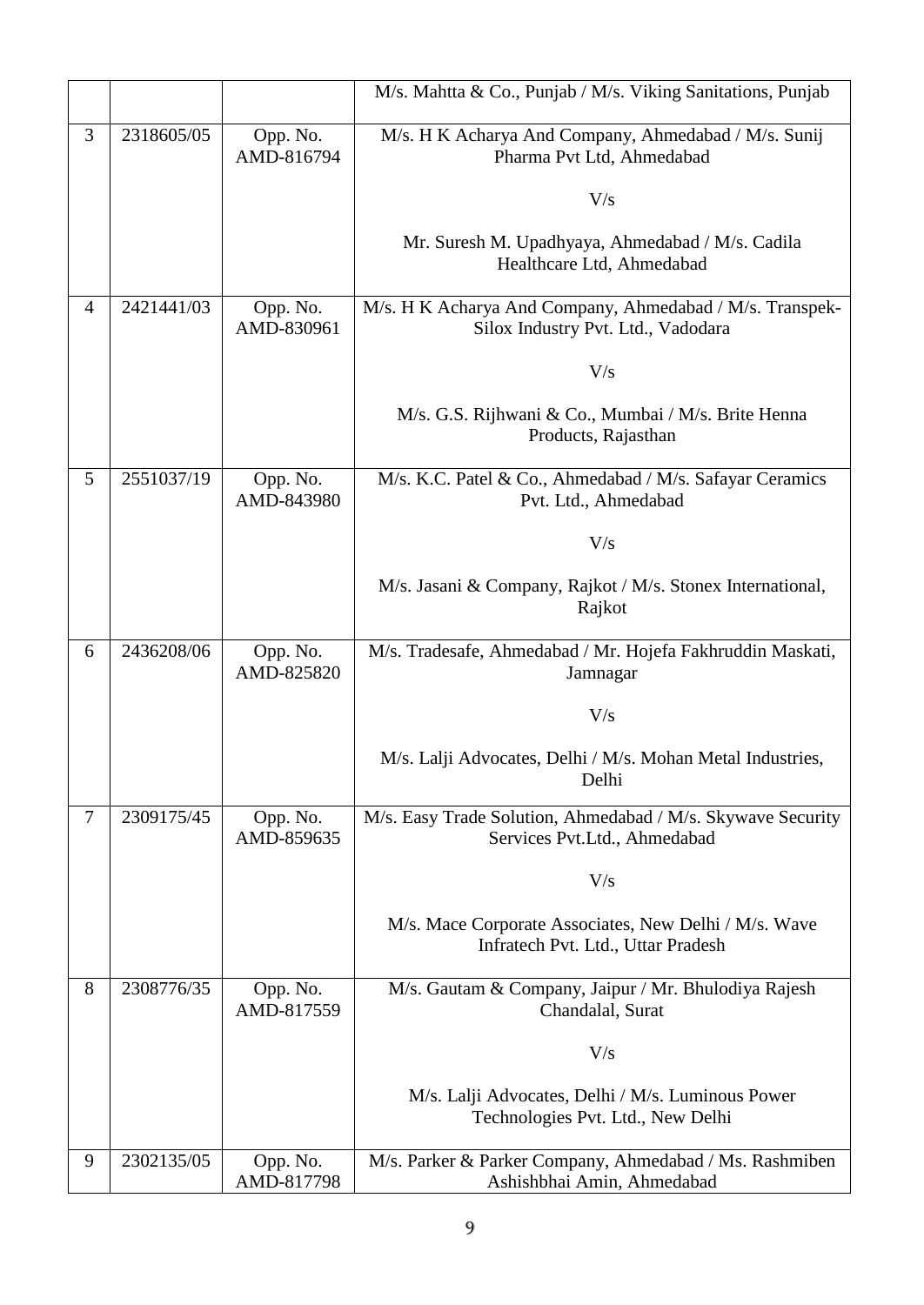|    |            |                        | V/s                                                                                         |
|----|------------|------------------------|---------------------------------------------------------------------------------------------|
|    |            |                        | Mr. Rahul Rajput, Punjab / M/s. Tasmed (I) Pvt. Ltd.,<br>Chandigarh                         |
| 10 | 3300364/29 | Opp. No.<br>AMD-880509 | M/s. Vishal Jain, Jaipur / M/s. Ciba Masala Udyog Private<br>Limited, Rajasthan             |
|    |            |                        | V/s                                                                                         |
|    |            |                        | Advocate G. Ramji, Chennai / M/s. Samson Cno Industries,<br>Tamilnadu                       |
| 11 | 2449199/05 | Opp. No.<br>AMD-897608 | M/s. B. D. Shukla & Company, Ahmedabad / Shri Samir<br>Dilipkumar Shah, Ahmedabad           |
|    |            |                        | V/s                                                                                         |
|    |            |                        | M/s. Lokesh Kumar Aggarwal, Delhi / M/s. Care Formulation<br>Labs Pvt. Ltd., Delhi          |
| 12 | 2823029/16 | Opp. No.<br>AMD-927671 | M/s. Tradesafe, Ahmedabad / M/s. Troikaa Pharmaceuticals<br>Limited, Ahmedabad              |
|    |            |                        | V/s                                                                                         |
|    |            |                        | M/s. Y.J. Trivedi & Co., Ahmedabad / M/s. Shree Sanjay<br>Shrenik Lalbhai Shah, Gandhinagar |
| 13 | 2564082/32 | Opp. No.<br>AMD-845038 | M/s. K.C. Patel & Co., Ahmedabad / M/s. Manpasand<br>Beverages Pvt. Ltd., Vadodara          |
|    |            |                        | V/s                                                                                         |
|    |            |                        | M/s. Krishna Trade Mark Bureau, Varanasi / M/s. RCD<br>Beverages Pvt. Ltd., Lucknow         |
| 14 | 2549816/19 | Opp. No.<br>AMD-838703 | M/s. Tradesafe, Ahmedabad / M/s. Nilesh Harjivanbhai<br>Karoriya, Morbi                     |
|    |            |                        | V/s                                                                                         |
|    |            |                        | M/s. Jasani & Company, Rajkot / M/s. Italica Floor Tiles<br>Limited, Rajkot                 |
| 15 | 2403641/37 | Opp. No.<br>AMD-831753 | M/s. K.C. Patel & Co., Ahmedabad / M/s. Miraj Developers<br>Private Limited., Rajasthan     |
|    |            |                        | V/s                                                                                         |
|    |            |                        | Advocate Amit Vinayak, Jalandhar / M/s. Mirage Tradecom (P)<br>Ltd, Jalandhar               |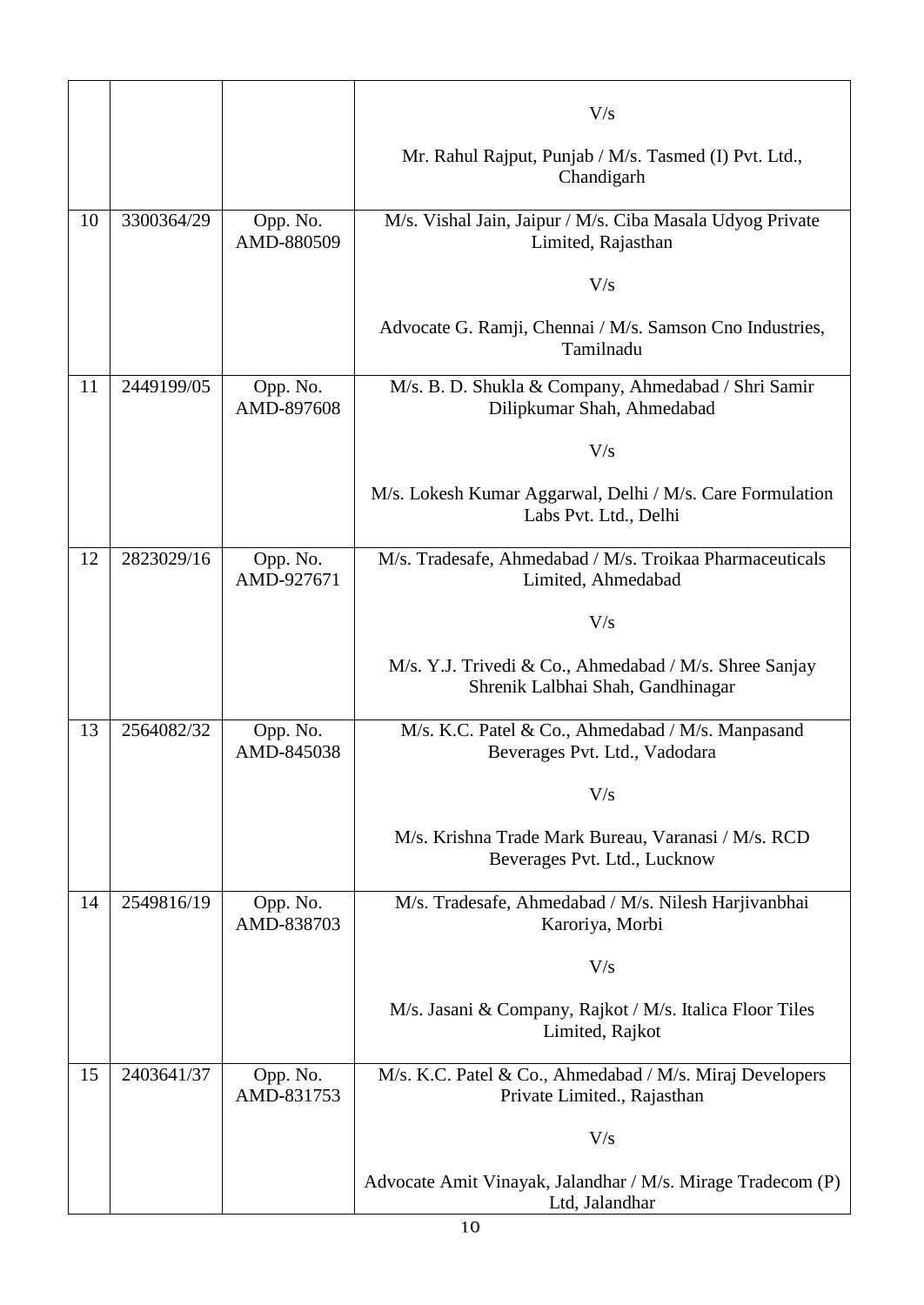| 16 | 1500811/16 | Opp. No.<br>AMD-728285 | M/s. Karni Trade Marks, Surat / M/s. Nemlaxmi Books (India)<br>Private Limited, Surat             |
|----|------------|------------------------|---------------------------------------------------------------------------------------------------|
|    |            |                        | V/s                                                                                               |
|    |            |                        | M/s. Bharti Registration Service, New Delhi / M/s. Genus<br>Power Infrastructures Ltd., New Delhi |
| 17 | 1500811/16 | Opp. No.<br>AMD-728313 | M/s. Karni Trade Marks, Surat / M/s. Nemlaxmi Books (India)<br>Private Limited, Surat             |
|    |            |                        | V/s                                                                                               |
|    |            |                        | Mr. Chandrakant M Joshi, Mumbai / M/s. Manak Chand Jain,<br>Mumbai                                |
| 18 | 1716434/24 | Opp. No.<br>AMD-756328 | M/s. Superfastaction Regn. Service, Surat / Ms. Amita<br>Mahaveer Chand Chopra, Surat             |
|    |            |                        | V/s                                                                                               |
|    |            |                        | M/s. Y. J. Trivedi & Co., Ahmedabad / M/s. Devendra<br>Enterprise, Surat                          |
| 19 | 1755915/29 | Opp. No.<br>AMD-763014 | Advocate Prakash Javaria, Udaipur / M/s. Mittal Oil Mills Pvt.<br>Ltd., Rajasthan                 |
|    |            |                        | V/s                                                                                               |
|    |            |                        | M/s. Indus, Ahmedabad / M/s. Singhvi Oil Industries, Udaipur                                      |
| 20 | 1101830/28 | Opp. No.<br>AMD-194793 | M/s. Tradesafe, Jamnagar / M/s. Ajanta India Ltd, Morbi                                           |
|    |            |                        | V/s                                                                                               |
|    |            |                        | Advocate Manoj G. Menda, Mumbai / M/s. Ajanta Pharma<br>Limited, Mumbai                           |
| 21 | 2394896/24 | Opp. No.<br>AMD-828801 | M/s. Sheth & Co., Advocates, Rajkot / Mr. Virender Kashiram<br>Khurana, Surat                     |
|    |            |                        | V/s                                                                                               |
|    |            |                        | M/s. Arjun T. Bhagat & Co, Mumbai / M/s. Shrijee Lifestyle<br>Pvt Ltd, Mumbai                     |
| 22 | 3979775/34 | Opp. No.<br>AMD-991016 | M/s. Cerebral Dimensions, Navi Mumbai / M/s. Golden<br>Tobacco Ltd, Vadodara                      |
|    |            |                        | V/s                                                                                               |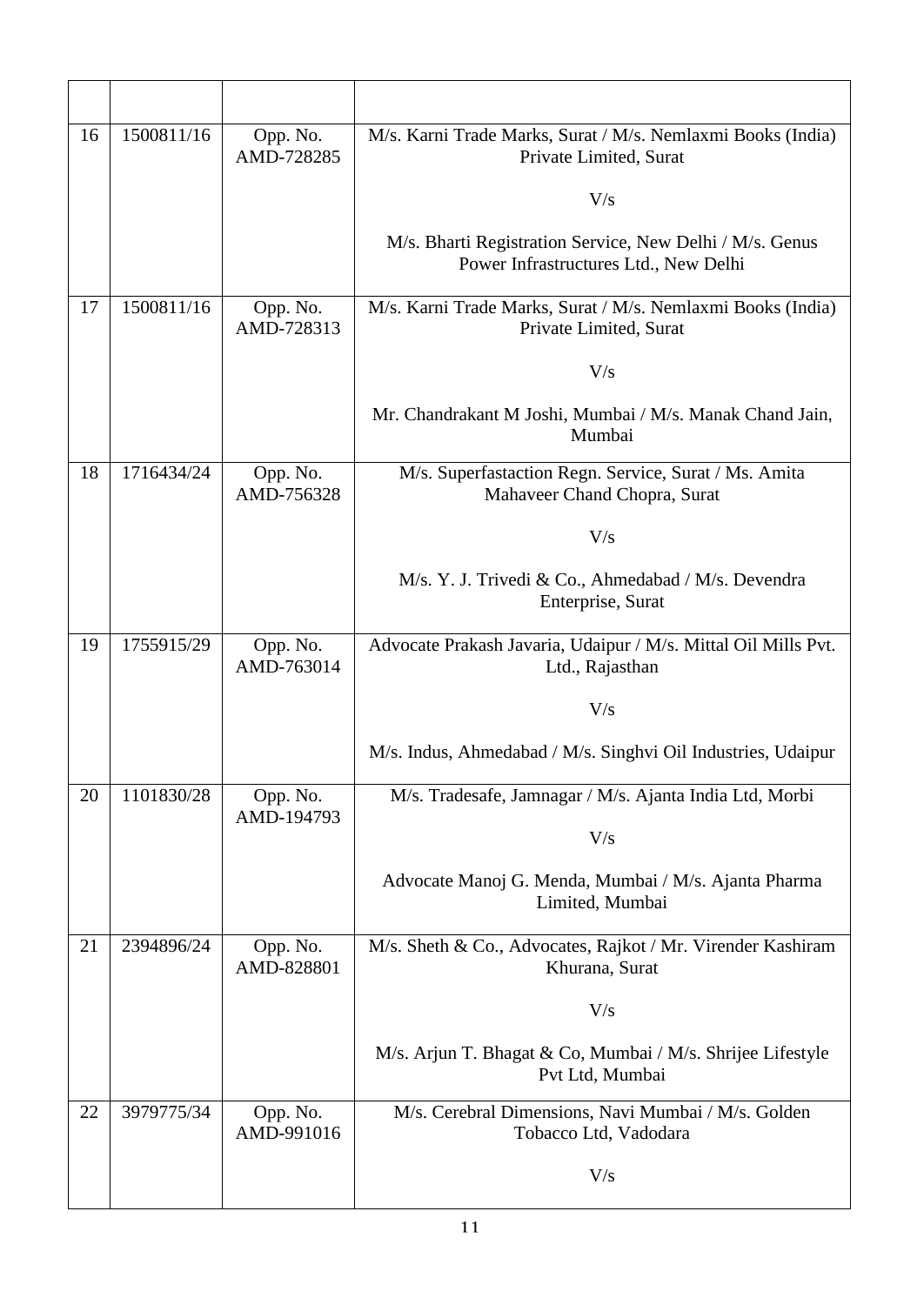|    |            |                        | M/s. S. Majumdar & Co., Kolkata, M/s. ITC Limited, Kolkata                                              |
|----|------------|------------------------|---------------------------------------------------------------------------------------------------------|
| 23 | 3979777/34 | Opp. No.<br>AMD-987801 | M/s. Cerebral Dimensions, Navi Mumbai / M/s. Golden<br>Tobacco Ltd, Vadodara                            |
|    |            |                        | V/s                                                                                                     |
|    |            |                        | M/s. S. Majumdar & Co., Kolkata, M/s. ITC Limited, Kolkata                                              |
| 24 | 3979778/34 | Opp. No.<br>AMD-987802 | M/s. Cerebral Dimensions, Navi Mumbai / M/s. Golden<br>Tobacco Ltd, Vadodara                            |
|    |            |                        | V/s                                                                                                     |
|    |            |                        | M/s. S. Majumdar & Co., Kolkata, M/s. ITC Limited, Kolkata                                              |
| 25 | 4061847/12 | Opp. No.<br>AMD-981280 | Mr. Nilesh Deokar, Surat / Mr. Atulbhai A . Patel Trading As<br>M/s. Mahalaxmi Rubber Industries, Surat |
|    |            |                        | V/s                                                                                                     |
|    |            |                        | M/s. L.S Davar & Co., New Delhi / M/s. JK Tyre & Industries<br>Limited, Rajasthan                       |
| 26 | 4061989/25 | Opp. No.<br>AMD-985183 | Mr. Nilesh Deokar, Surat / Mr. Sudarshan Kumarpal Shah<br>Trading As M/s. S.K.Traders, Surat            |
|    |            |                        | V/s                                                                                                     |
|    |            |                        | M/s. Trade Mark Registration Bureau, Kolkata / M/s. Rupa &<br>Company Limited, Kolkata                  |
| 27 | 4071209/23 | Opp. No.<br>AMD-992558 | Mr. Puneet Tawniya, Surat                                                                               |
|    |            |                        | V/s                                                                                                     |
|    |            |                        | M/s. The Acme Company, New Delhi / M/s. H.P. Cotton<br>Textile Mills Limited, New Delhi                 |
| 28 | 4076537/05 | Opp. No.<br>AMD-994571 | M/s. TMR Solutions, Delhi / Mr. Hemin Patel, Vadodara                                                   |
|    |            |                        | V/s                                                                                                     |
|    |            |                        | Mr. V Ravi, Chennai / M/s. Micro Labs Limited, Banglore                                                 |
| 29 | 4076953/99 | Opp. No.<br>AMD-993789 | Mr. Sampat Dhruv Pradip, Rajkot / M/s. Wintime Chemicals &<br>Minerals Private Limited, Ahmedabad       |
|    |            |                        | V/s                                                                                                     |
|    |            |                        | Mr. Dilip C. Saroj, Mumbai / M/s. Intime Fire Appliances Pvt.<br>Ltd., Navi Mumbai                      |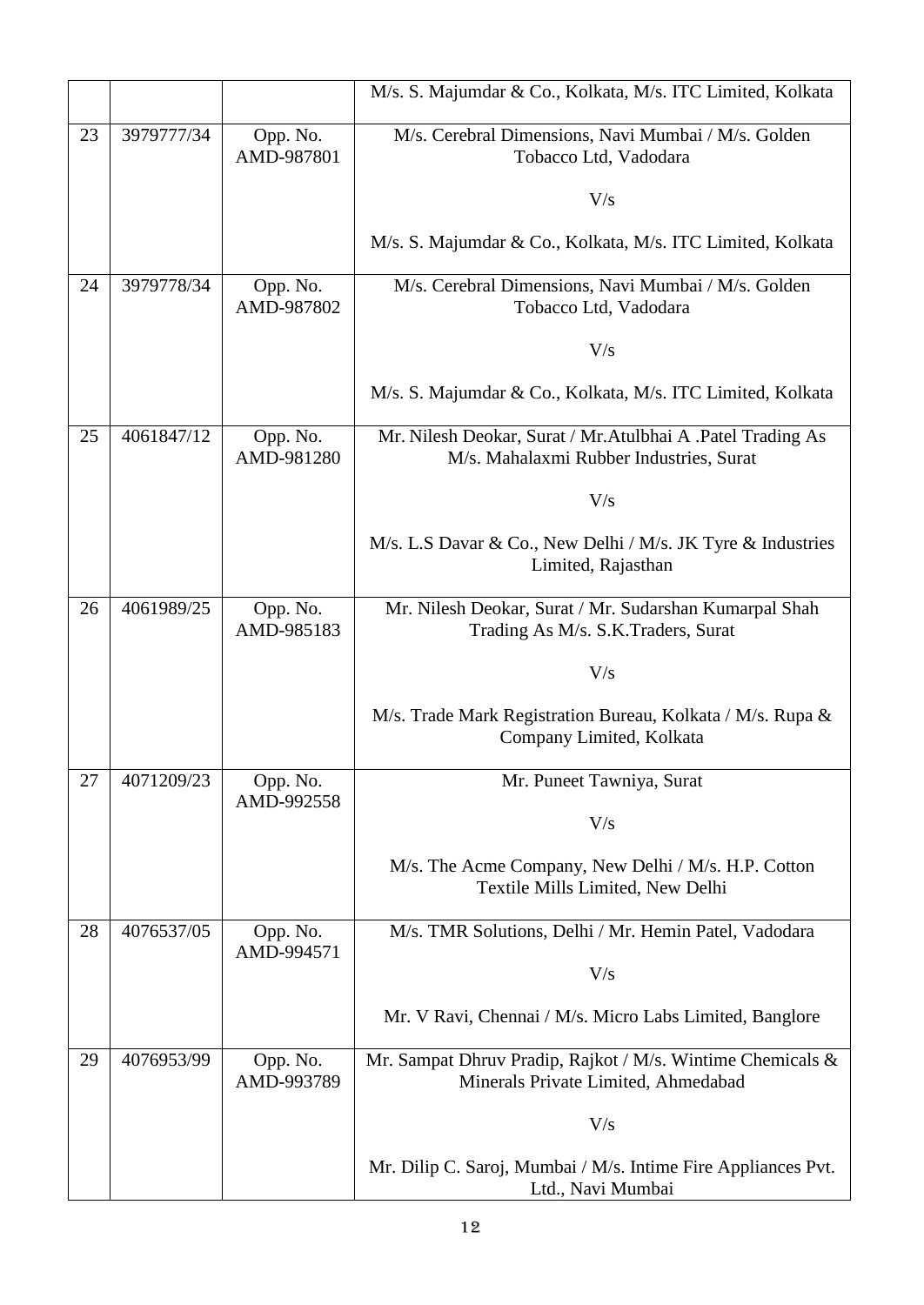| 30 | 4077751/11 | Opp. No.<br>AMD-985053 | Advocate S.A. Bhatt, Ahmedabad / M/s. VS Aqua Solutions<br>LLP, Ahmedabad                  |
|----|------------|------------------------|--------------------------------------------------------------------------------------------|
|    |            |                        | V/s                                                                                        |
|    |            |                        | M/s. Lalji Advocates, Delhi / M/s. Haryali Plastic Udyog,<br>Ghaziabad, UP                 |
| 31 | 4054733/19 | Opp. No.<br>AMD-988150 | Mr. Vanchinathan, Chennai / Mr. Satish Kalariya, Morbi                                     |
|    |            |                        | V/s                                                                                        |
|    |            |                        | M/s. S.S. Rana & Co., New Delhi / M/s. Kajaria Ceramics Ltd,<br>New Delhi                  |
| 32 | 3826361/05 | Opp. No.<br>AMD-948463 | Advocate Soniya Niraj Jain, Ahmedabad / M/s. Acmedix<br>Pharma LLP, Ahmedabad              |
|    |            |                        | V/s                                                                                        |
|    |            |                        | Advocate Biswajit Sarkar, Kolkata / M/s. Alvio<br>Pharmaceuticals Private Limited, Kolkata |
| 33 | 3826361/05 | Opp. No.<br>AMD-954402 | Advocate Soniya Niraj Jain, Ahmedabad / M/s. Acmedix<br>Pharma LLP, Ahmedabad              |
|    |            |                        | V/s                                                                                        |
|    |            |                        | M/s. Anand And Anand, New Delhi                                                            |
| 34 | 4046363/35 | Opp. No.<br>AMD-990031 | Mr. Vanchinathan, Cehennai / Mr. Ashokbhai Maganbhai<br>Savaliya, Surat                    |
|    |            |                        | V/s                                                                                        |
|    |            |                        | M/s. Bhansali & Associates, Ahmedabad / M/s. Parshva<br>Healthcare Pvt. Ltd., Ahmedabad    |
| 35 | 4061028/39 | Opp. No.<br>AMD-992309 | Mr. Rushit Sheth, Rajkot / M/s. Eagle Tradelinks Pvt. Ltd.,<br>Rajkot                      |
|    |            |                        | V/s                                                                                        |
|    |            |                        | M/s. Y.J. Trivedi & Co., Ahmedabad / M/s. Eagle Corporation<br>Pvt Ltd, Ahmedabad          |
| 36 | 4061024/39 | Opp. No.<br>AMD-992308 | Mr. Rushit Sheth, Rajkot / M/s. Eagle Tradelinks Pvt. Ltd.,<br>Rajkot                      |
|    |            |                        | V/s                                                                                        |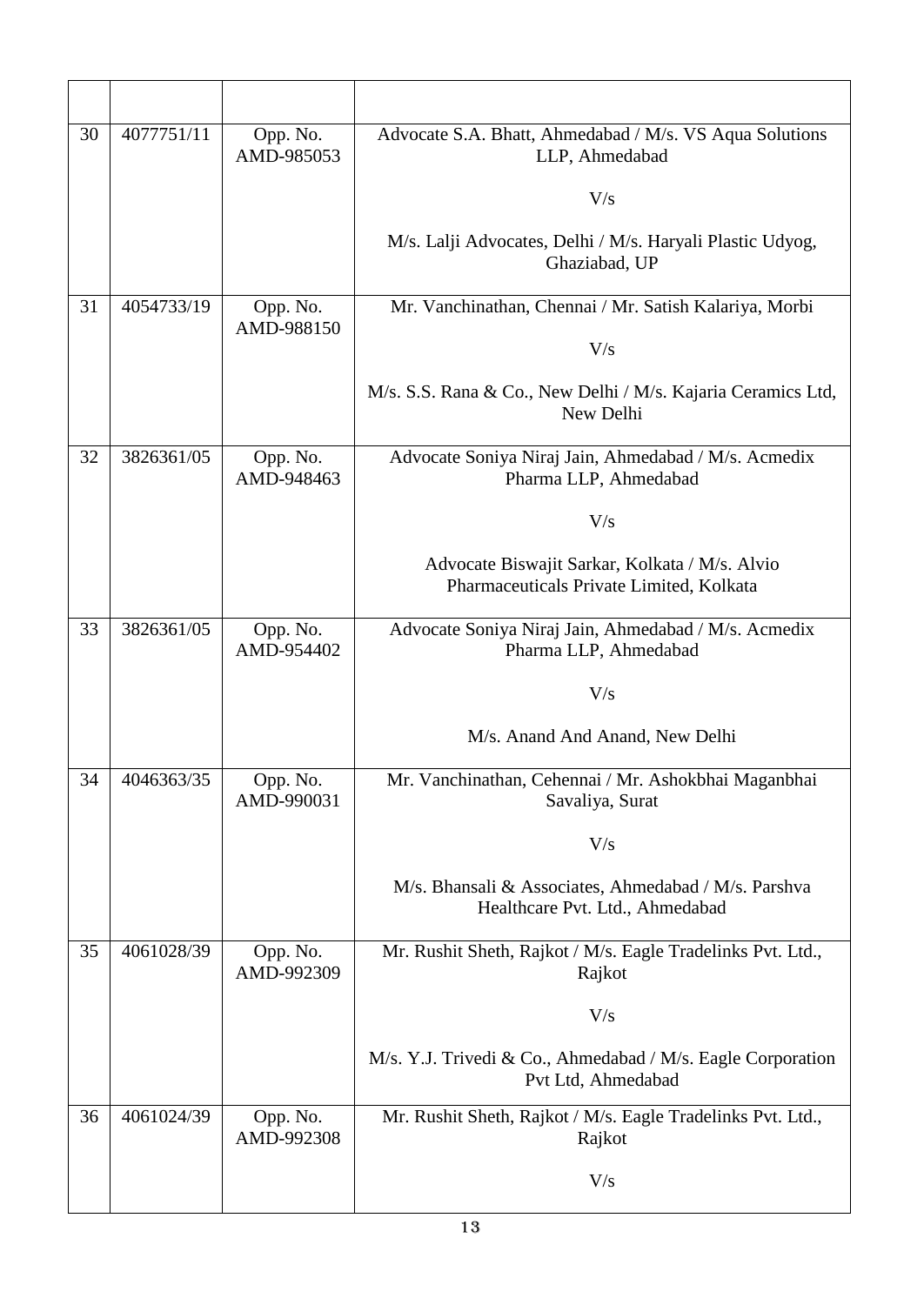|    |            |                        | M/s. Y.J. Trivedi & Co., Ahmedabad / M/s. Eagle Corporation<br>Pvt Ltd, Ahmedabad                                           |
|----|------------|------------------------|-----------------------------------------------------------------------------------------------------------------------------|
| 37 | 4060802/35 | Opp. No.<br>AMD-990305 | Advocate Harshwardhan Navinchandra Joshi, Ahmedabad /<br>M/s. H.S. Hussain Bux Fazal Ji Workshop Private Limited,<br>Jaipur |
|    |            |                        | V/s                                                                                                                         |
|    |            |                        | Advocate Sunil Kumar, Delhi / Mr. Deepak Kumar, Delhi                                                                       |
| 38 | 4060239/03 | Opp. No.<br>AMD-988548 | Ms. Kanika Jain, Delhi / Mr. Pankilkumar Jaysukhlal Shah,<br>Valsad                                                         |
|    |            |                        | V/s                                                                                                                         |
|    |            |                        | M/s. Sun Pharmaceutical Industries Limited, Mumbai                                                                          |
| 39 | 4061118/25 | Opp. No.<br>AMD-992085 | N.R. Srinath, Chennai / Mr. Kanubhai G. Jadawala, Ahmedabad                                                                 |
|    |            |                        | V/s                                                                                                                         |
|    |            |                        | M/s. S. Singh & Associates, Delhi / Mr. Vinodbhai M. Bharani,<br>Ahmedabad                                                  |
| 40 | 4047813/01 | Opp. No.<br>AMD-990434 | Mr. Nadar Vennila, Pune / Mr. Prakash Ramdhari Maurya<br>Trading As Jay Intermediates And Chemicals, Vapi                   |
|    |            |                        | V/s                                                                                                                         |
|    |            |                        | M/s. Mangla & Associates, Delhi / M/s. Velfix Industries, New<br>Delhi                                                      |
| 41 | 4048323/44 | Opp. No.<br>AMD-998640 | M/s. Shah IP, Ahmedabad / Dr. Geet Mayur Shah, Ahmedabad                                                                    |
|    |            |                        | V/s                                                                                                                         |
|    |            |                        | M/s. Lex Fons, Delhi / M/s. Corona Remedies Pvt. Ltd.,<br>Ahmedabad                                                         |
| 42 | 3915822/07 | Opp. No.<br>AMD-967803 | Mr. Jaysukhbhai Ravjibhai Gajera, Ahmedabad                                                                                 |
|    |            |                        | V/s                                                                                                                         |
|    |            |                        | M/s. Prachi Industries, Jaipur                                                                                              |
| 43 | 4045000/05 | Opp. No.               | Advocate Gaurav Soni, Ahmedabad / M/s. Trulexa Wellness                                                                     |
|    |            | AMD-997939             | Private Limited, Ahmedabad                                                                                                  |
|    |            |                        | V/s                                                                                                                         |
|    |            |                        | M/s. Vedistry Pvt Ltd, Mumbai                                                                                               |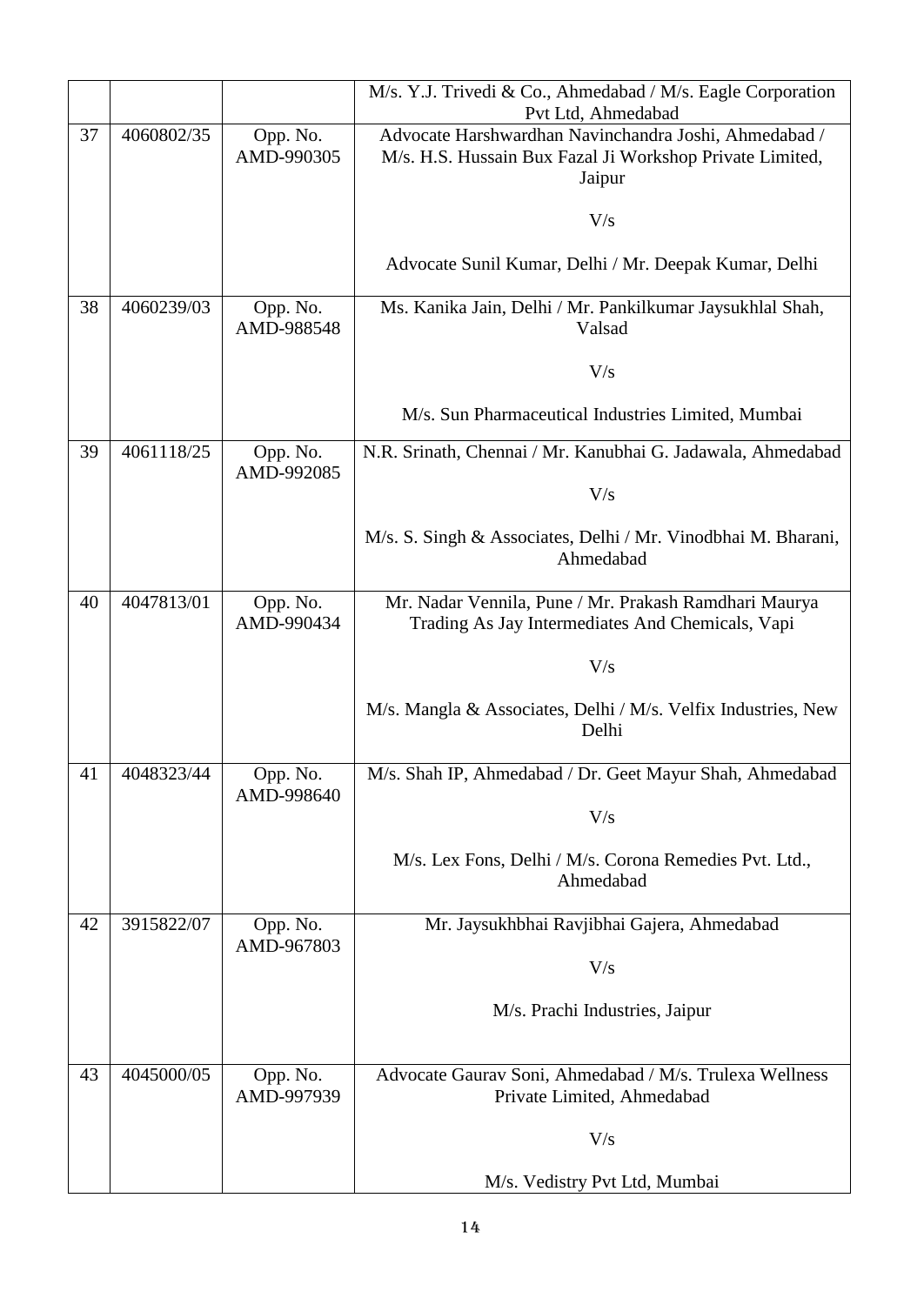| 44 | 3918474/31 | Opp. No.<br>AMD-981892  | Mr. Atul Kumar Sahuwala, Rajasthan / Ms. Anita D/o<br>Rajkumar, Bhadra                                                              |
|----|------------|-------------------------|-------------------------------------------------------------------------------------------------------------------------------------|
|    |            |                         | V/s                                                                                                                                 |
|    |            |                         | M/s. Khaitan & Co LLP, Kolkata / M/s. Ganesh Grains<br>Limited, Kolkata                                                             |
| 45 | 3907938/35 | Opp. No.<br>AMD-959555  | Mr. Vanchinathan, Chennai / Mr. Marmik Patel, Daman And<br>Diu                                                                      |
|    |            |                         | V/s                                                                                                                                 |
|    |            |                         | M/s. Lalji Advocates, Delhi / M/s. Marvel Ltd., Haryana                                                                             |
| 46 | 3907298/39 | Opp. No.<br>AMD-1006245 | M/s. Sharma & Company, Jaipur / Mr. Chaturbhuj Singh S/o<br>Pratap Singh, Jaipur                                                    |
|    |            |                         | V/s                                                                                                                                 |
|    |            |                         | Mr. Ashok Kumar Sharma, Jaipur / Mr. Bhagwan Singh<br>Ranawat Trading As Rajputana Tour And Travels, Jaipur                         |
| 47 | 3870517/07 | Opp. No.<br>AMD-963258  | Mr. Chaitnya Natvarbhai Patel, Ahmedabad                                                                                            |
|    |            |                         | V/s                                                                                                                                 |
|    |            |                         | M/s. Krishna Cables, Ahmedabad                                                                                                      |
| 48 | 3788637/07 | Opp. No.<br>AMD-954812  | M/s. K.C. Patel & Co., Ahmedabad / Mr. Jodhabhai P.<br>Chaudhary Proprietor Rajaram Engineering, Gujarat                            |
|    |            |                         | V/s                                                                                                                                 |
|    |            |                         | Mr. Hiral C. Joshi, Mumbai                                                                                                          |
| 49 | 3785143/03 | Opp. No.<br>AMD-950375  | M/s. Hiren Thakkar & Associates, Ahmedabad / M/s Bhagwati<br>Sales Corporation(Proprietor: Patel Arvindbhai Bhatubhai,<br>Ahmedabad |
|    |            |                         | V/s                                                                                                                                 |
|    |            |                         | M/s. R.K. Dewan & Co., Mumbai / M/s. Freudenberg Gala<br>Household Product Private Limited, Mumbai                                  |
| 50 | 4045887/25 | Rect. No.<br>AMD-266450 | Mr. Rakeshkumar Maganbhai Vekariya, Surat / Mr. Milan<br>Babubhai Vaghasiya (Trading As Epsilon), Surat                             |
|    |            |                         | V/s                                                                                                                                 |